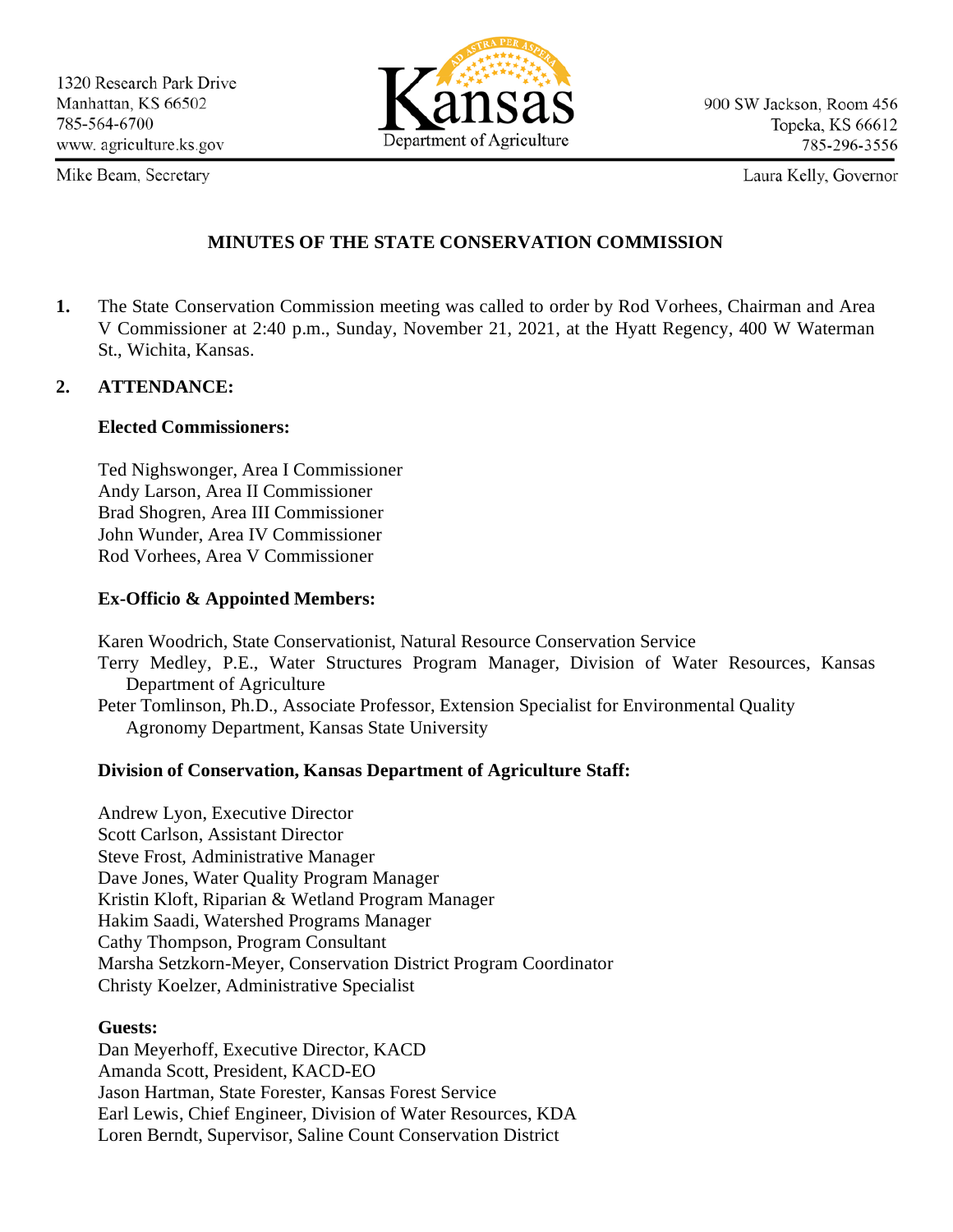#### **SCC MEETING MINUTES November 21, 2021 Page 2**

### **3. APPROVAL OF AGENDA:**

**A motion was made by Brad Shogren to approve the agenda as emailed. The motion was seconded by Ted Nighswonger. Motion carried.**

### **4. MINUTES OF THE PREVIOUS MEETING:**

**A motion was made by Brad Shogren to approve the September 16, 2021, minutes as emailed. The motion was seconded by Ted Nighswonger. Motion carried.**

### **5. NEW DOC STAFF INTRODUCTION:**

a. Andrew Lyon introduced Marsha Setzkorn-Meyer, Conservation District Program Coordinator.

### **6. UNFINISHED BUSINESS:**

- a. SCC Commissioner KACD convention roles and responsibilities Lyon
	- i. Andrew Lyon reviewed the SCC Luncheon Agenda (Attachment A), and commissioner roles and responsibilities were assigned.
- b. Legislative/Budget Update Lyon
	- i. Andrew Lyon informed the commissioners that the budget remains the same as presented on September 16, 2021. A \$250,000 enhancement will allow DOC to meet the full match from the counties.
	- ii. DOC will ask for an extension for the sunset of the WTAP Program that was scheduled to occur at the end of FY22.
	- iii. While speaking at the Governor's Water Conference, Representative Highland shared that there could be a restructure of agencies involved with water in Kansas. Andrew Lyon will provide updates to commissioners as needed.

### **7. NEW BUSINESS:**

- a. KACD's DOC budget resolution Frost
	- i. Steve Frost informed the commissioners that he would assist the KACD Finance Committee in preparing the resolution if needed.

**A motion was made by Brad Shogren to encourage the KACD Finance Committee to adopt a resolution to support the KDA DOC budget for FY23. The motion was seconded by Ted Nighswonger. Motion carried.**

b. NACD Annual Meeting in Orlando, FL February 12-16, 2022 – Lyon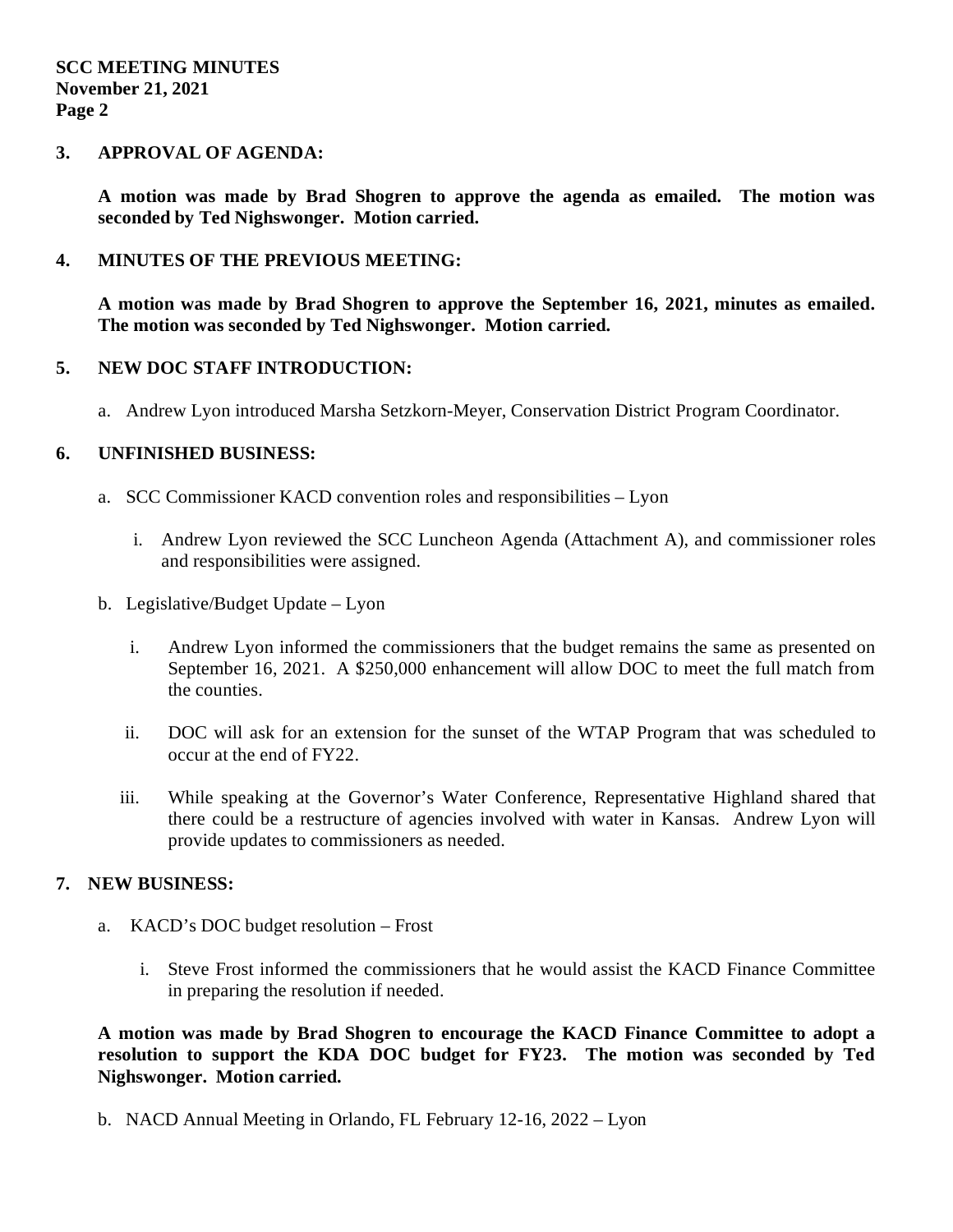- i. Andrew Lyon informed the commissioners the NACD Annual Meeting would be February 12- 16 in Orlando, FL. Registration is due December 15.
- c. On-Site Waste cost-share discussion Jones
	- i. David Jones provided a written update for the On-Site Waste cost-share discussion (Attachment B).
	- ii. David Jones will provide a report showing how counties prioritize OSW and actual costs at the next meeting.
- d. Communications/Strategic Planning Lyon
	- i. Andrew Lyon informed the commissioners that the State Association of Kansas Watersheds Annual Meeting is February 1-2, 2022. Commissioners could attend a portion of the SAKW Annual Meeting in conjunction with the next SCC meeting, which would include a work planning session to discuss and develop a strategic communication plan.

### **A motion was made by John Wunder to recognize Brad Shogren for his commitment to representing Area III. The motion was seconded by Andy Larson. Motion carried.**

### **8. UPDATES:**

- a. Agency Updates
	- i. Jason Hartman (KFS) provided a written update. (Attachment C)
	- ii. Earl Lewis (KDA, DWR) informed the commissioners that DWR has recommended legislative changes to the Dam Safety Program.
	- iii. Karen Woodrich (USDA, NRCS) informed the commissioners that chief agency priorities for FY22 include equity, program accessibility, ensuring programs are easy to understand for everyone, cultivating an all-inclusive and diverse workforce, urban agriculture concerns, and climate smart agriculture and practices. The agency wants to do a better job of leveraging partnerships and technology. Applications for EQUIP and CSP exceed available funding. Signup was pushed back as application ranking has just started.
	- iv. Peter Tomlinson (KSU Research & Extension) informed the commissioners that all department head positions are present, although they are still trying to fill vacant faculty positions. They continue to look for opportunities to support the needs of producers across the state. Peter thanked Brad Shogren for his service and congratulated Scott Carlson on his retirement.
	- v. Terry Medley (KDA, DWR) provided a written update. (Attachment D)
- b. DOC Staff Updates
	- i. Dave Jones provided a written update. (Attachment E)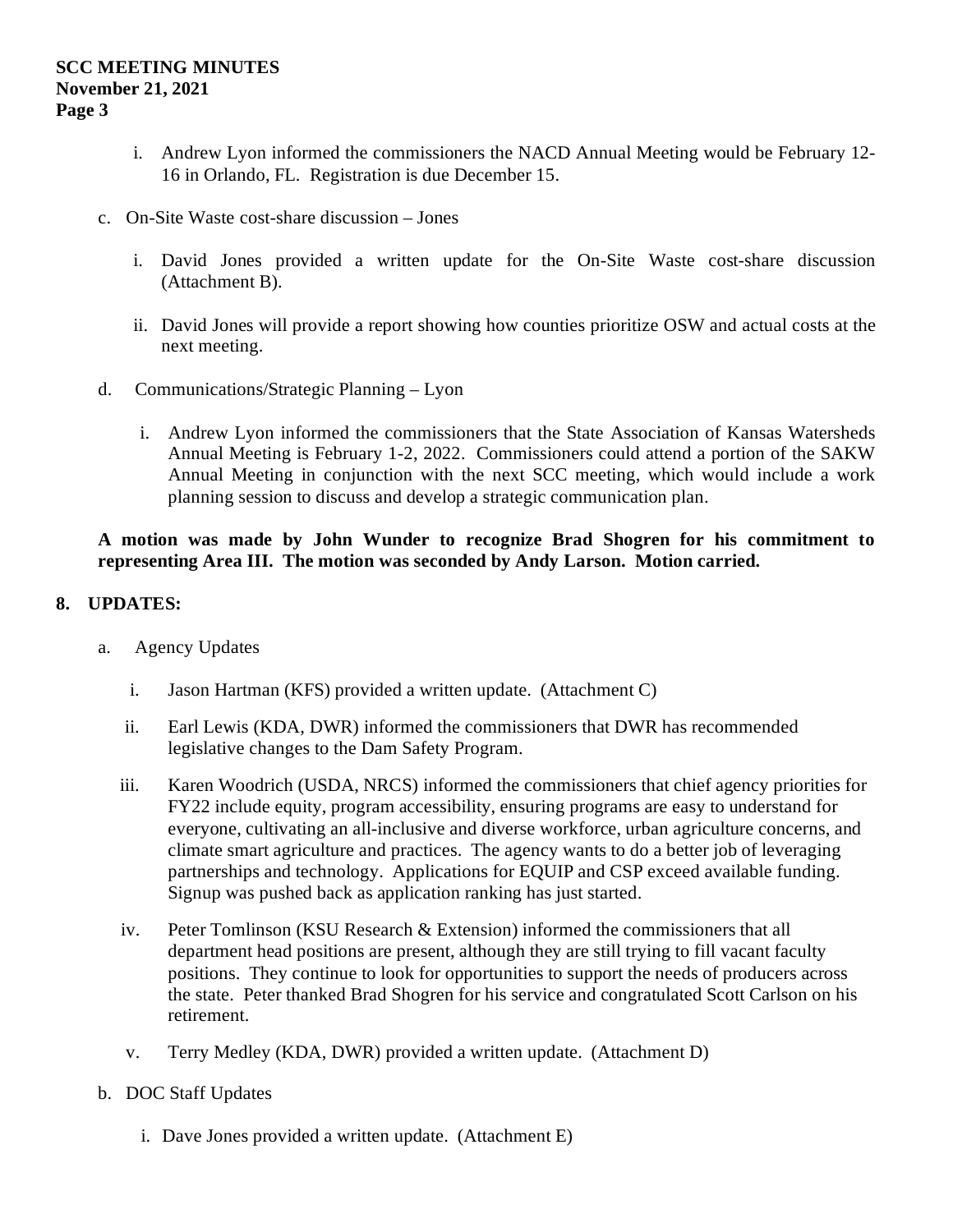- ii. Kristin Kloft provided a written update. (Attachment F)
- iii. Christy Koelzer informed the commissioners that she has been working on ag lime analysis certificates and land reclamation license renewals.
- iv. Scott Carlson informed the commissioners that ACME Brick was awarded the 2021 National Association of State Land Reclamationists non-coal award. This was Kansas's 7<sup>th</sup> national award, the record for the most national awards by any state. There were two applications for the 2021 Governor's Mined Land Reclamation Award which were sent to a review committee. Scott is retiring after more than 27 years of service. December 13 is his last day. Scott said it has been a privilege to serve.
- v. Hakim Saadi provided a written update. (Attachment G)
- vi. Steve Frost provided a written update. (Attachment H)
- vii. Cathy Thompson informed the commissioners that she has been approving cost share and training new district managers. There were two resignations last week. Five counties are vacant.
- viii. Andy Lyon informed the commissioners that he commends DOC staff on efforts to make sure districts don't feel impacted by the interruption of being in the office versus remote work. Andy recognized Scott for his 27 years of service and presented him with a plaque.
	- ix. Marsha Setzkorn-Meyer provided a written update. (Attachment I)
- c. Comments from Guests
	- i. Amanda Scott (KACD-EO) provided a written update. (Attachment J)
- d. Elected Commissioner Area Updates:
	- i. Ted Nighswonger (Area 1) informed the commissioners that they had moisture in July and August and now they are on the drought map.
	- ii. Andy Larson (Area II) informed the commissioners that there has been extreme drought and some corn hasn't been harvested. Andy wished Scott and Brad well.
	- iii. Brad Shogren (Area III) informed the commissioners that he gave the children's sermon in church that morning and shared the message that God gives us all gifts and they are all important. Brad thanked everyone.
	- iv. John Wunder (Area IV) informed the commissioners that there is a tremendous amount of conservation work to do in the next year. People have money to spend. John finished harvest on Friday.
	- v. Rod Vorhees (Area V) informed the commissioners that he had nothing to report.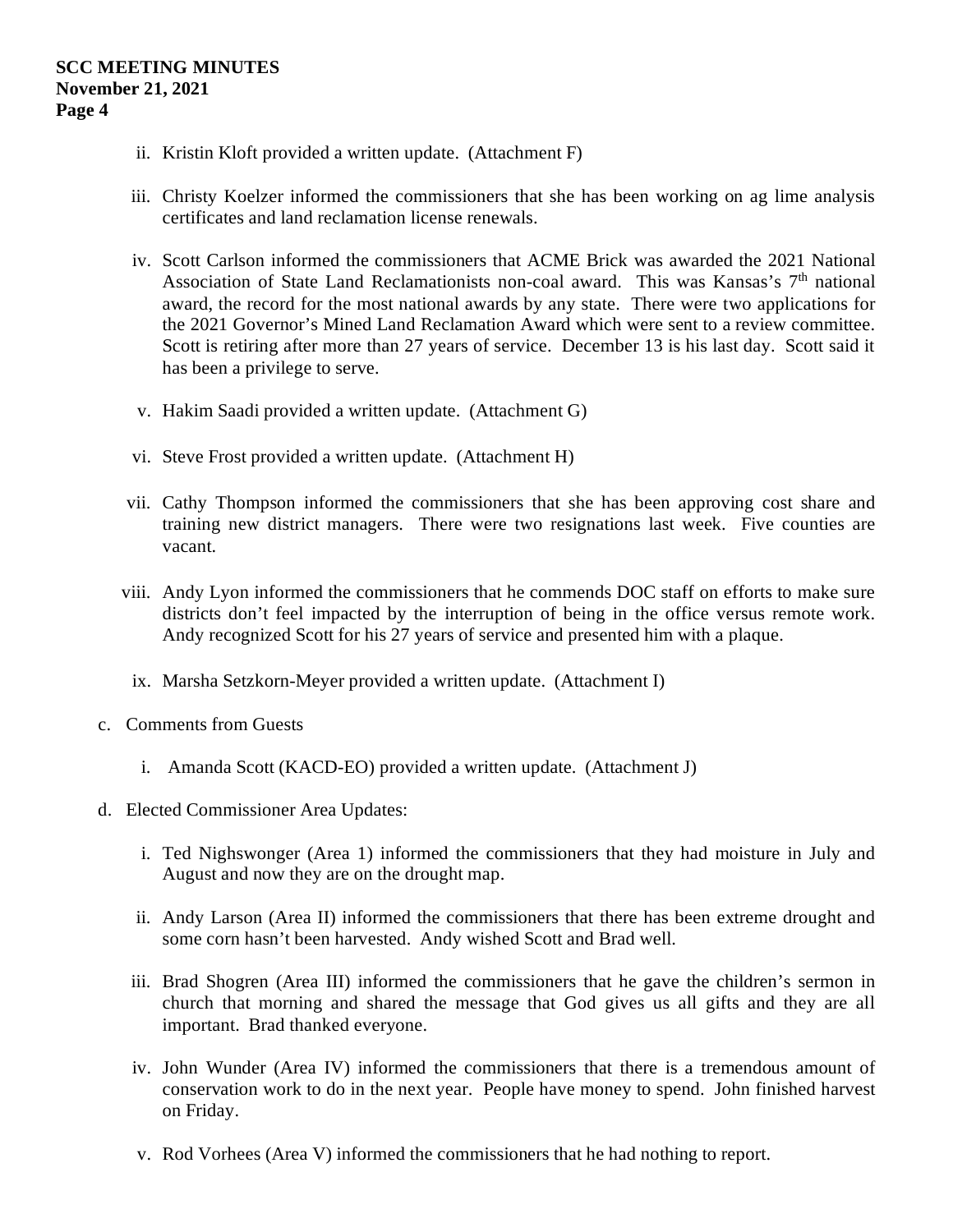**SCC MEETING MINUTES November 21, 2021 Page 5**

### **9. ADJOURNMENT:**

**A motion was made by Brad Shogren to adjourn the meeting. The motion was seconded by Ted Nighswonger. Motion carried.** 

**The meeting was adjourned at 5:18 p.m.**

andrew Lyon

Executive Director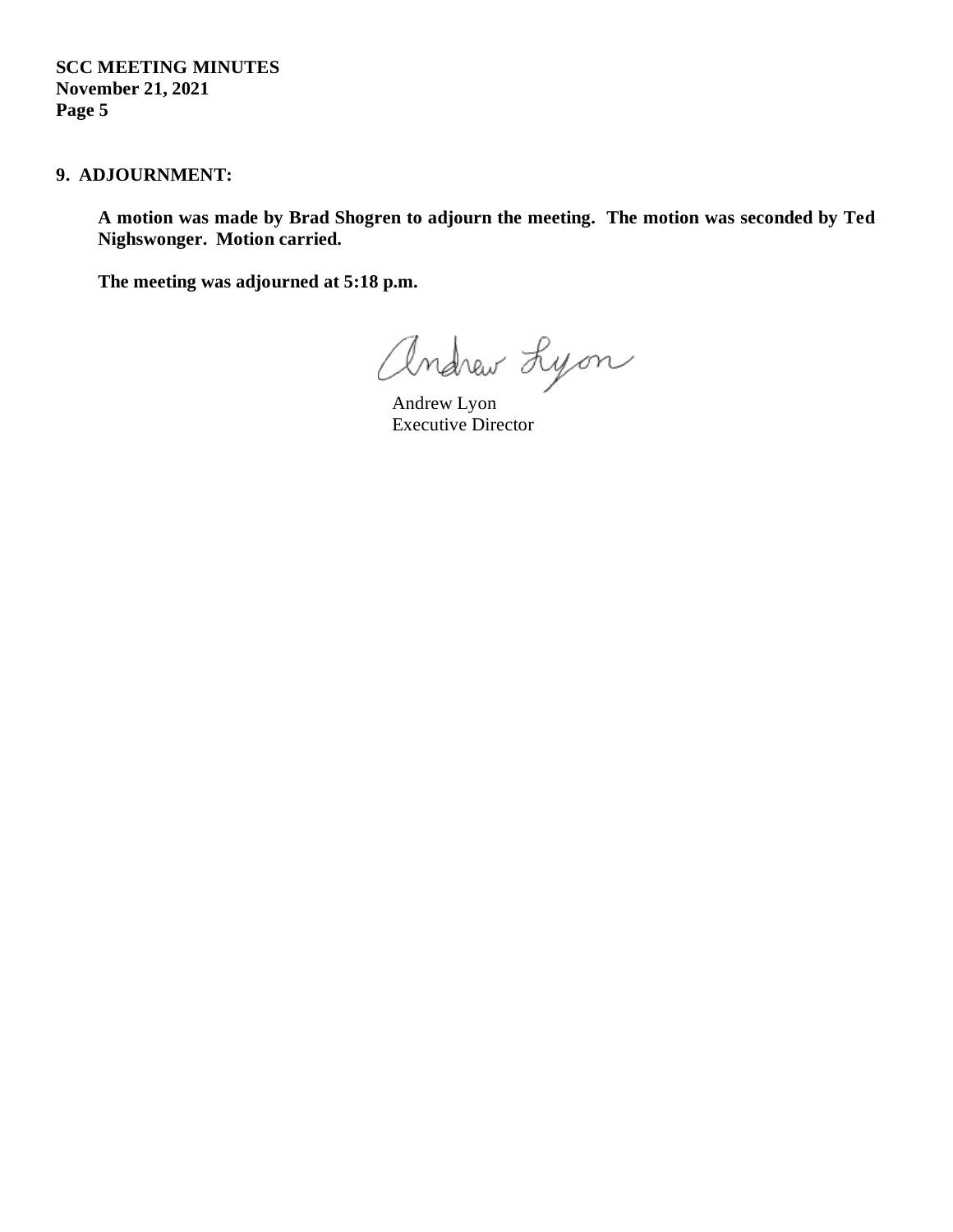## **SCC LUNCHEON AGENDA Monday, November 22, 2021 12:15 – 2:00 p.m.**

| <b>TIME</b> | <b>ASSIGNED TO</b> | <b>TASK</b>                                                                                                                                                                                                                                                      |
|-------------|--------------------|------------------------------------------------------------------------------------------------------------------------------------------------------------------------------------------------------------------------------------------------------------------|
| 12:20       |                    | Welcome                                                                                                                                                                                                                                                          |
| 12:23       |                    | Invocation                                                                                                                                                                                                                                                       |
| 12:25       |                    | Lunch                                                                                                                                                                                                                                                            |
| 12:30       |                    | <b>Introductions</b><br>DOC Staff - 9<br>$KACD - 6$<br>$KDA-1$<br>$NACD - 1$<br>State Legislators $-3$<br>RAC (names on slide, not to be read. Members stand) - 21<br>Kansas Water Authority – those in attendance only $-6$ so far<br><b>SCC Commission - 9</b> |
| 12:50       |                    | Introduce Dwayne Roux (pronounced Rucks), Education and Youth<br>Comm. Chairperson.<br>Winning Speech given                                                                                                                                                      |
| 1:00        |                    | Introduce Keynote Speakers - Rep. Highland and Rep. Vaughn                                                                                                                                                                                                       |
| 1:30        |                    | Announce Governor's Recognition of Kansas Conservation District<br>Service Awards (includes time for photos)                                                                                                                                                     |
| 1:50        |                    | Announce 20-year Supervisors and 20-year District Employees<br>Announce names, but awards given at district annual meetings                                                                                                                                      |
| 1:55        |                    | Announcements                                                                                                                                                                                                                                                    |
| 2:00        |                    | Adjourn SCC Luncheon                                                                                                                                                                                                                                             |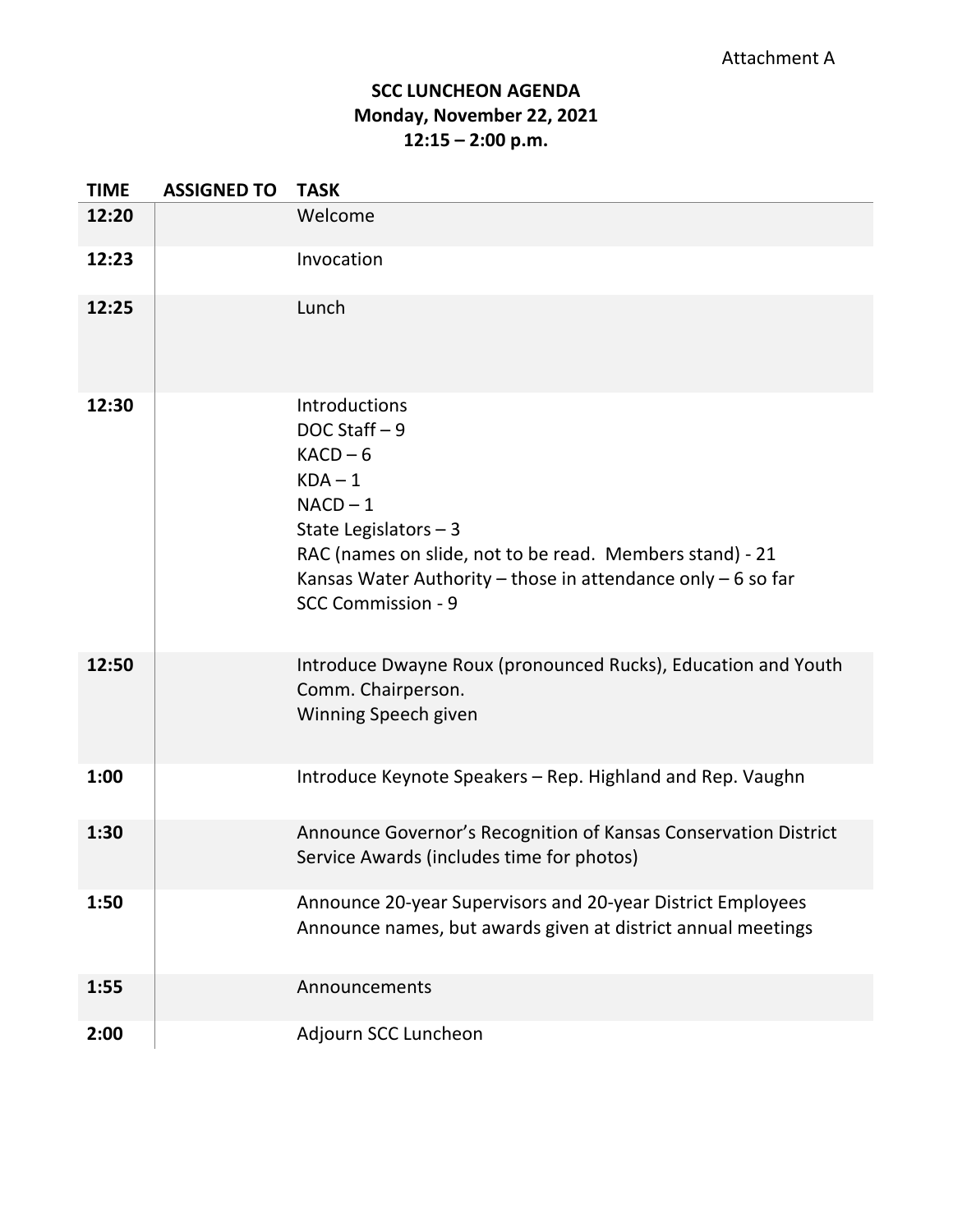## **On-Site Waste Cost-Share Discussion Points**

- NPS Funds under contract or paid for FY 2022(OSW contracts) \$329,830.27 (34% of FY 22 county allocated funds)
- $\triangleright$  NPS Funds under contract or paid for FY 2021(OSW contracts) \$452,186.30 (36% of FY 21 county allocated funds)
- Average cost-share amount per OSW contract is \$2,334.38 (FY 2021 and FY 2022 combined)
- $\triangleright$  Contracts for partial (mainly septic tank replacement) system repair have been on the rise for the past few years.
- $\triangleright$  Research shows conventional on-site waste system do little to remove phosphorus from the wastewater.

### **Potential Options**

- $\triangleright$  Have a dedicated amount of funds for on-site waste systems at the state level. Counties could submit applications for these funds until they have been exhausted.
- $\triangleright$  Only offer cost-share for complete system replacement.
- $\triangleright$  Have a state level project limit for OSW.
- $\triangleright$  Remove OSW from the NPS practice list.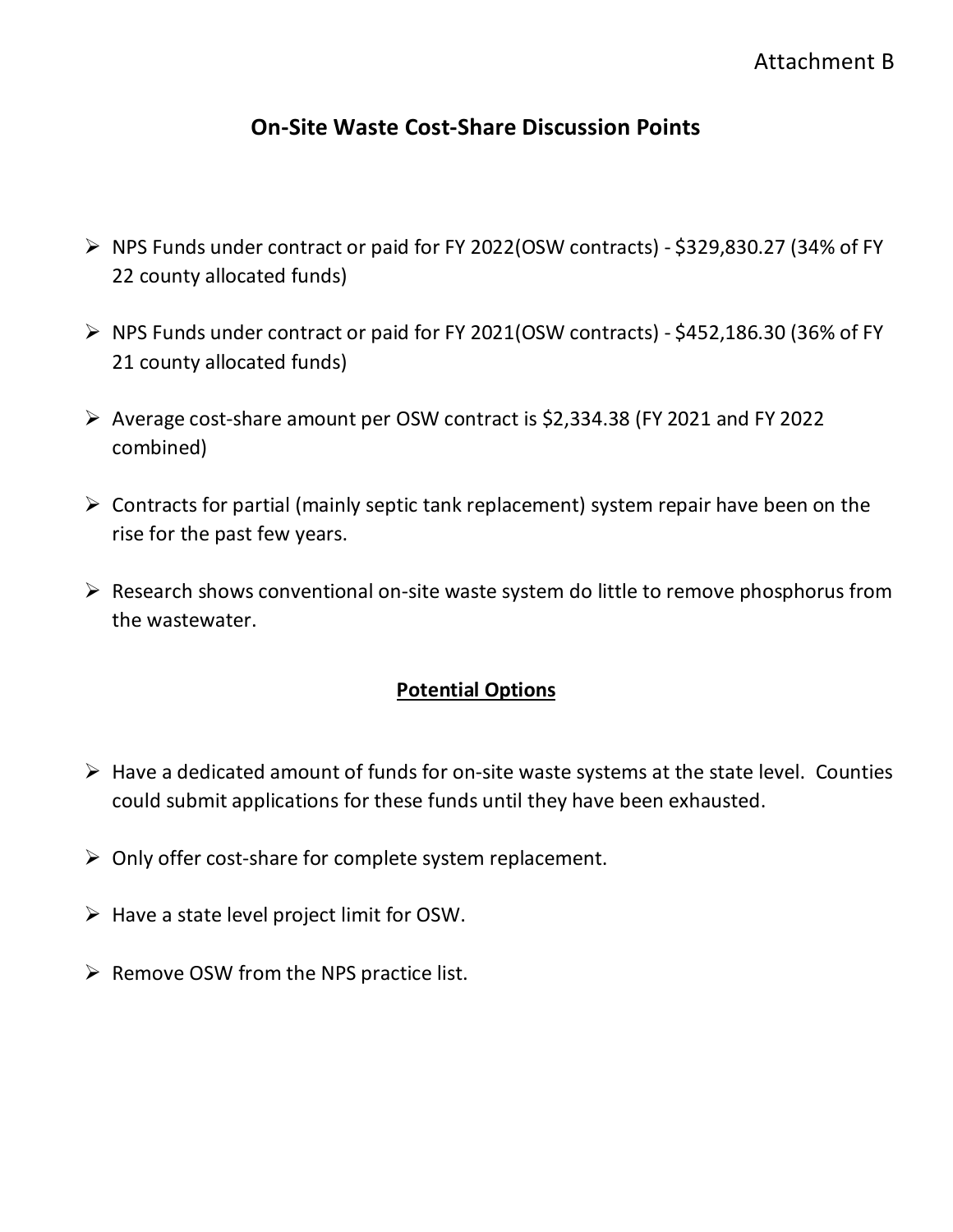

*Care of natural resources and service to people through forestry.*

Kansas Forest Service update for November 21, 2021 State Conservation Commission Meeting:

- 1. Annual updates of the listings of Kansas Timber Buyers and Kansas Sawmills have been completed. The number of Timber Buyers decreased by 3 (From 52 to 49) and the number of Sawmills decreased by 9 (from 53 to 44). Of special concern, is that 2 of the sawmills lost were well established and with high volume capabilities.
- 2. Forestry Technical Service provided  $(4<sup>th</sup>$  Quarter of Federal FY 2021):
	- a. 76 plans
	- b. 828.16 ac
	- c. Forestry Education
		- i. 2 Adult events (76 people)
		- ii. 3 Youth events (93 people)
	- d. 47 Landowner Assistance Visits
- 3. Fall sales will began September 1st and were 75% sold out in the first week. Fully sold out by the end of September.
	- a. Spring season will begin taking orders on December  $1<sup>st</sup>$ .
- 4. Urban Forestry awarded a USFS grant to assist with tree plantings to mitigate canopy lost to EAB in the Kansas City area.
- 5. Forest Health:
	- a. Partnered with several state agencies to respond to State Fair finding of Spotted Lantern Fly.
	- b. Worked with KDWP to check Emerald Ash Borer trap trees. No new EAB found.
- 6. Wildland Fire Management:
	- a. KFS partnering with Clark County Emergency Management, Englewood FD, and Ashland FD to complete a FEMA grant funded hazardous fuels reduction project to remove standing dead and other hazardous fuels in and around communities impacted by the 2017 Starbuck Fire.
- 7. Staff Changes:
	- a. Robert Atchison retirement reception scheduled for 5:30pm on December  $14<sup>th</sup>$  at the KSU Alumni Center.
		- i. Position has been posted for recruitment with a target of making a selection by the end of December.
	- b. Cassie Wandersee, Communications Coordinator will be leaving KFS in mid-January to take a position with the Montana DNR.
	- c. Water Quality Forester Jarran Tindle will be leaving KFS in the spring to take a position with private forest industry in northern California.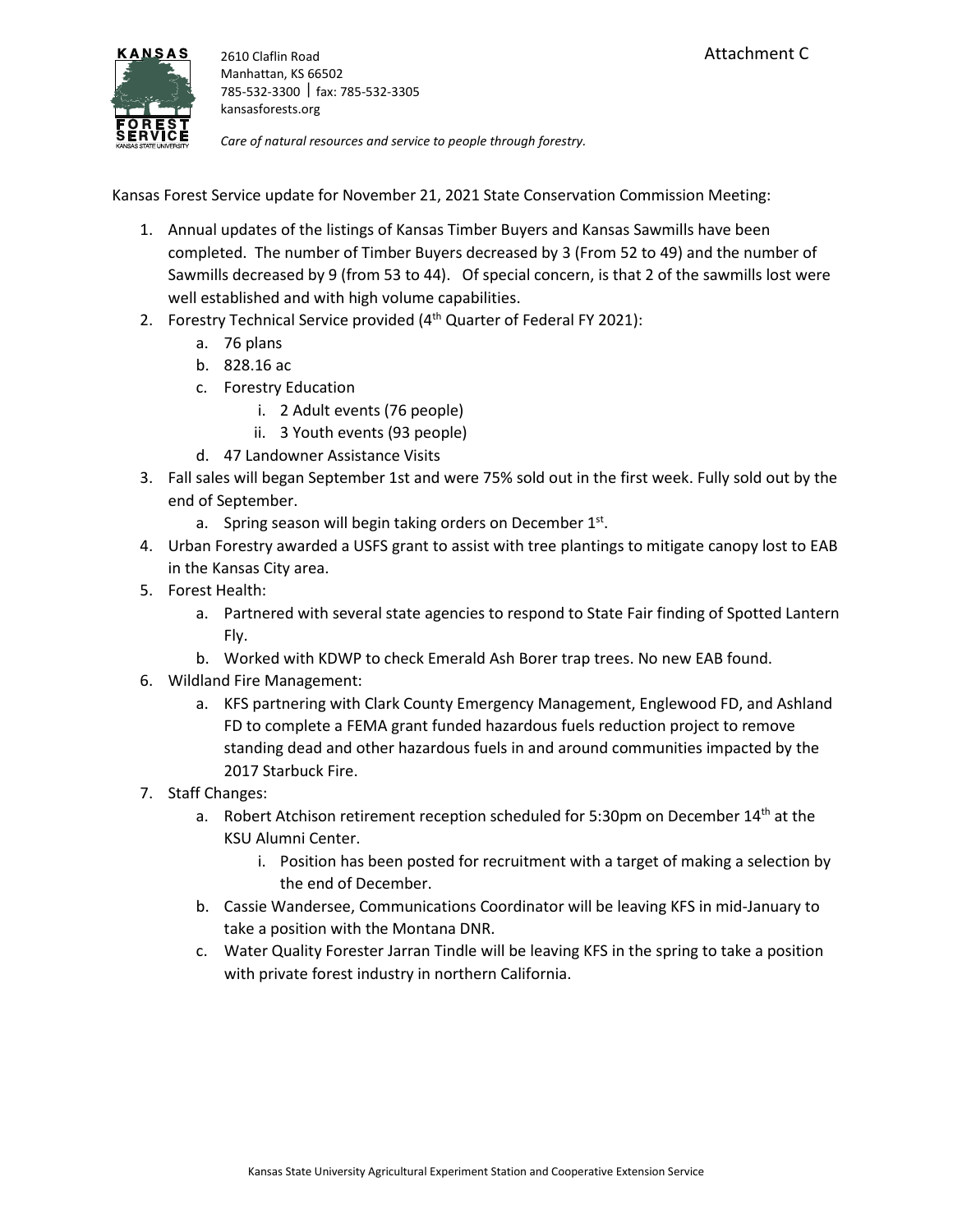**Dam Safety Program General:** The Division continues to struggle with the overall dam safety program. The problems are several and interrelated. First, legislative changes made in 2013 to exempt a number of dams from regulation, but not from initial review, have reduced revenue from permitting fees and from the FEMA grant due to the way that the federal formula specifies how many dams the state gets reimbursed for. That combined with reductions in state general fund have limited how many staff can be hired. Poor pay for engineers within the state system leads to poaching of staff once we are able to get them trained, leading to a less experienced and efficient workforce. Finally, years of neglect of dam maintenance by dam owners, combined with lack of cost share at the state and federal level, is manifesting in a number of dams reaching the end of their useful life with no ability to address they deficiencies. That is the issue were seeing come to light with the Jackson and Shawnee county dams as well as the Sabetha dam that nearly failed in 2019. There are probably hundreds of dams nearing the point of a similar situation that will ultimately have to be addressed in an emergency situation or left to fail on their own, losing the value they were originally constructed for. We need to address this overall problem in total or we will see a growing number of dams in an emergency action in the future. DWR is proposing changes to the Obstructions in Steams Act and has asked for an enhancement request. Stakeholder outreach was conducted on November 12<sup>th</sup> and 19<sup>th</sup>. Legislative outreach was held November 17<sup>th</sup>.

**Risk Mapping, Assessment and Planning (MAP) Discovery meetings:** The Lower Kansas and Independence Sugar Discovery meeting was held on 8 September virtually. Upper Kansas Discovery meeting was held 9 September virtually. The Base Level Engineering (BLE) phase marks the first stage of updating floodplain maps for the watershed and will be further enhanced through Data Development in FFY 21 and 22. Regulatory products will be developed for Pottawatomie, Jackson, Douglas and Jackson Counties. It will be a few years before there are new effective maps for these counties. BLE data for areas outside of those counties can be used as best available information where there is Zone A or unmapped floodplains, but updated floodplain maps are not planned at this time. These initial draft floodplains are not yet ready to be released to the public since they will be further enhanced and potentially modified due to comments. It is important for communities be involved early in this process to begin reviewing the data, provide feedback to DWR and to be aware of the project as it moves forward. DWR also used this meeting to discuss any technical assistance needs and to look at possible mitigation actions.

**Association of State Dam Safety Officials (ASDSO):** Terry Medley attended the ASDSO annual meeting and annual conference 12 -16 September. The conference was held in Nashville, TN. During the annual meeting, Terry was elected to the board of directors.

**Flood Risk Review Meetings:** DWR hosted flood risk review meetings for Harper County on 12 October and Barber County on 13 October. The meetings were held virtually. At the meeting DWR discussed the communities' role in reviewing the draft floodplains, the upcoming public open houses and the remaining project timelines. The Base Level Engineering (BLE) phase marks the first stage of creating Flood Insurance Rate Maps for Harper and Barber counties. These initial floodplains are not yet ready to be released to the public since they will be further enhanced and potentially modified due to comments by the communities. DWR also discussed any technical assistance needs to look at possible mitigation actions.

**Operation and Maintenance (O&M) Workshops:** DWR, DOC, SAKW and NRCS held watershed district O&M workshops in Topeka on 12 October, Abilene on 13 October and La Crosse on 14 October. A total of 75 participants attended the workshops. Topics included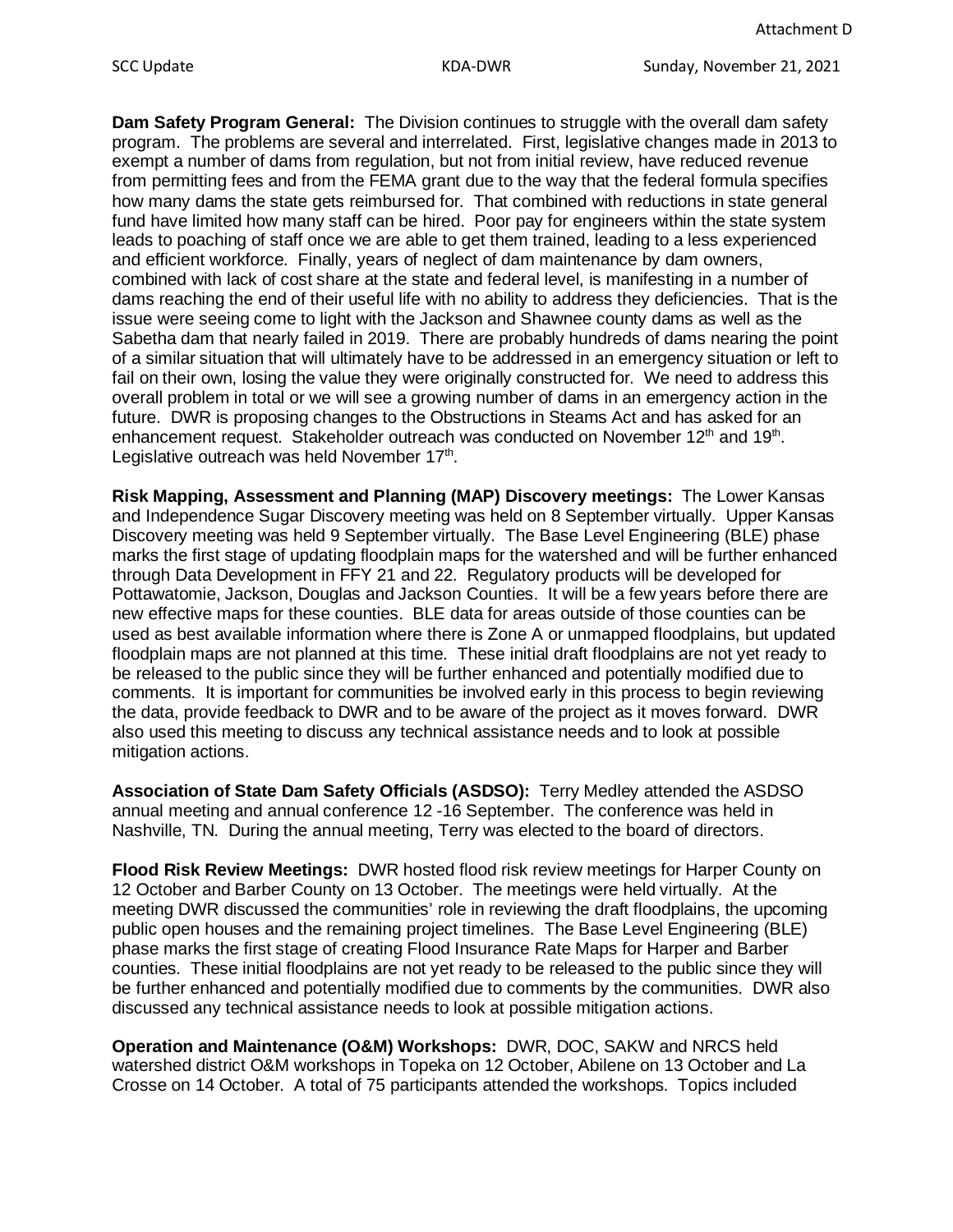Page **2** of **2**

DWR permitting and safety inspections, Form KS-ADS-8, NRCS O&M policy and agreements and the afternoons were on-site completing an inspection.

**Natural Resources Conservation Service (NRCS) Meeting:** DWR met with the NRCS State Conservation Engineer and other staff on February 24. The purpose of the meeting was to discuss possibilities of more closely aligning hazard classifications of dams. Additionally, discussion about how to streamline NRCS Emergency Watershed Protection applications as related to auxiliary spillway repair.

**Ottawa and Lincoln County Open Houses:** The Risk Mapping, Assessment and Planning (Risk MAP) open houses were held on 3-4 November in Minneapolis and Lincoln respectively. The open house is to share information with the public regarding the proposed Flood Insurance Rate Map (FIRM). The open houses are formatted so citizens can sit with KDA, Wood I&E and FEMA at computer stations and ask specific questions regarding their property or property of concern. NFIP specialists from FEMA also attended the open houses.

**Ukrainian Delegation Tour:** Earl participated in a tour of agricultural points of interest in central and southwest Kansas on November 11th.

**Staffing:** The program has a vacant senior administrative specialist. The stream team has 1 vacant engineering position. The submitted enhancement package would include restored funding for 1 stream team engineer and 3 dam safety engineers.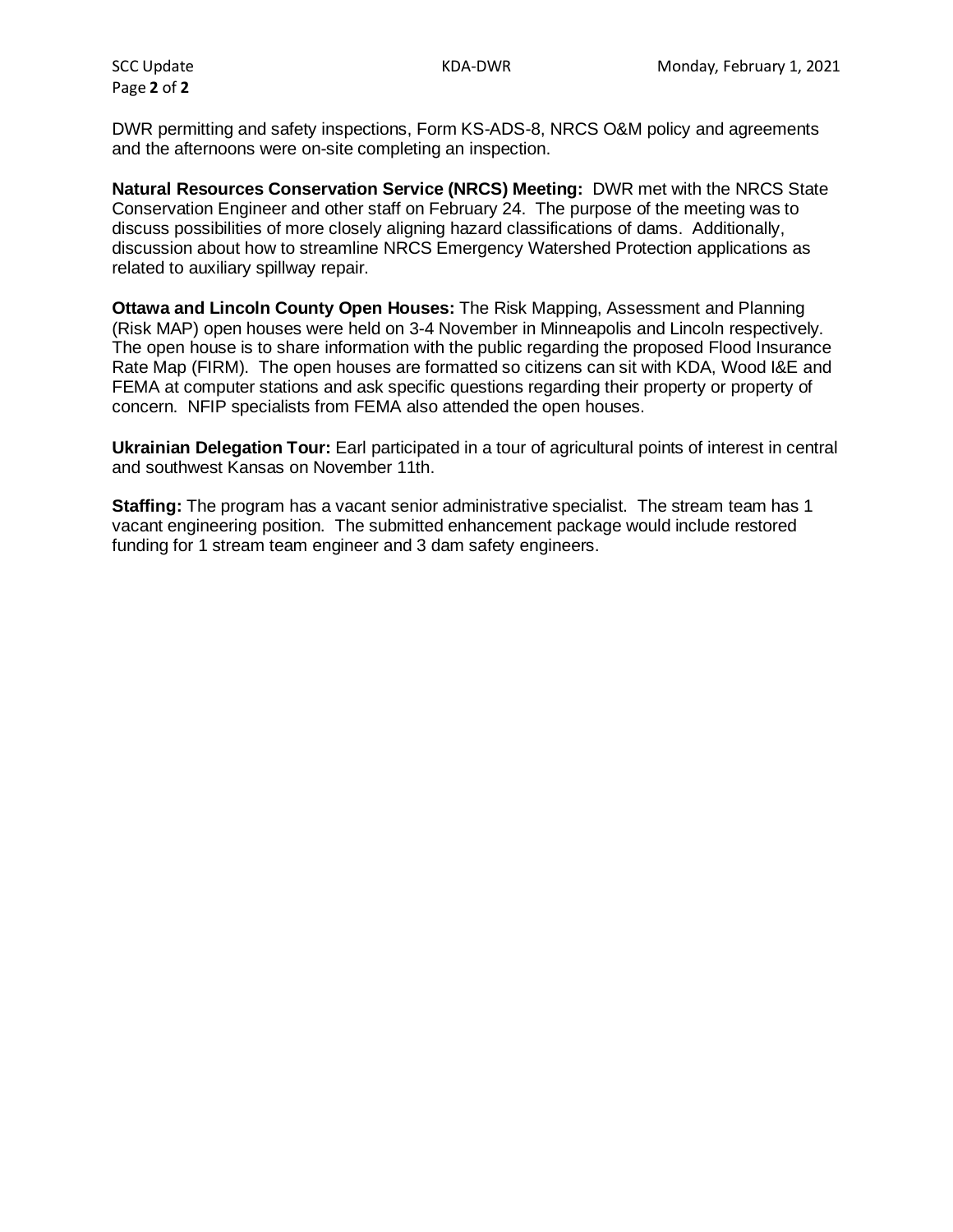## Attachment E

# **Water Quality Programs Update Dave Jones – Water Quality Programs Manager**

- Uncommitted Water Resources and Non-Point Source cost-share funds will be cancelled on December 3, 2021. Several reminders have been sent to the districts regarding the cancellation.
- DOC staff have been working with the Haskell County Conservation District and Ducks Unlimited on a pilot project for playa restoration. The pilot will involve Haskell County using Water Resources cost-share funds to partner on playa restoration projects with Ducks Unlimited and FSA. The conservation district and Ducks Unlimited will provide stack payments to increase the landowner's cost-share percentage for the project implementation.
- DOC plans to offer scholarships to the annual No-Till on the Plains winter conference. The contract is currently going through the agency process. DOC will announce the scholarship opportunity once the contract has been signed by both parties.
- Soil Health Education funds are still available to districts. The funds can be utilized to host soil health workshops or to procure soil health educational materials.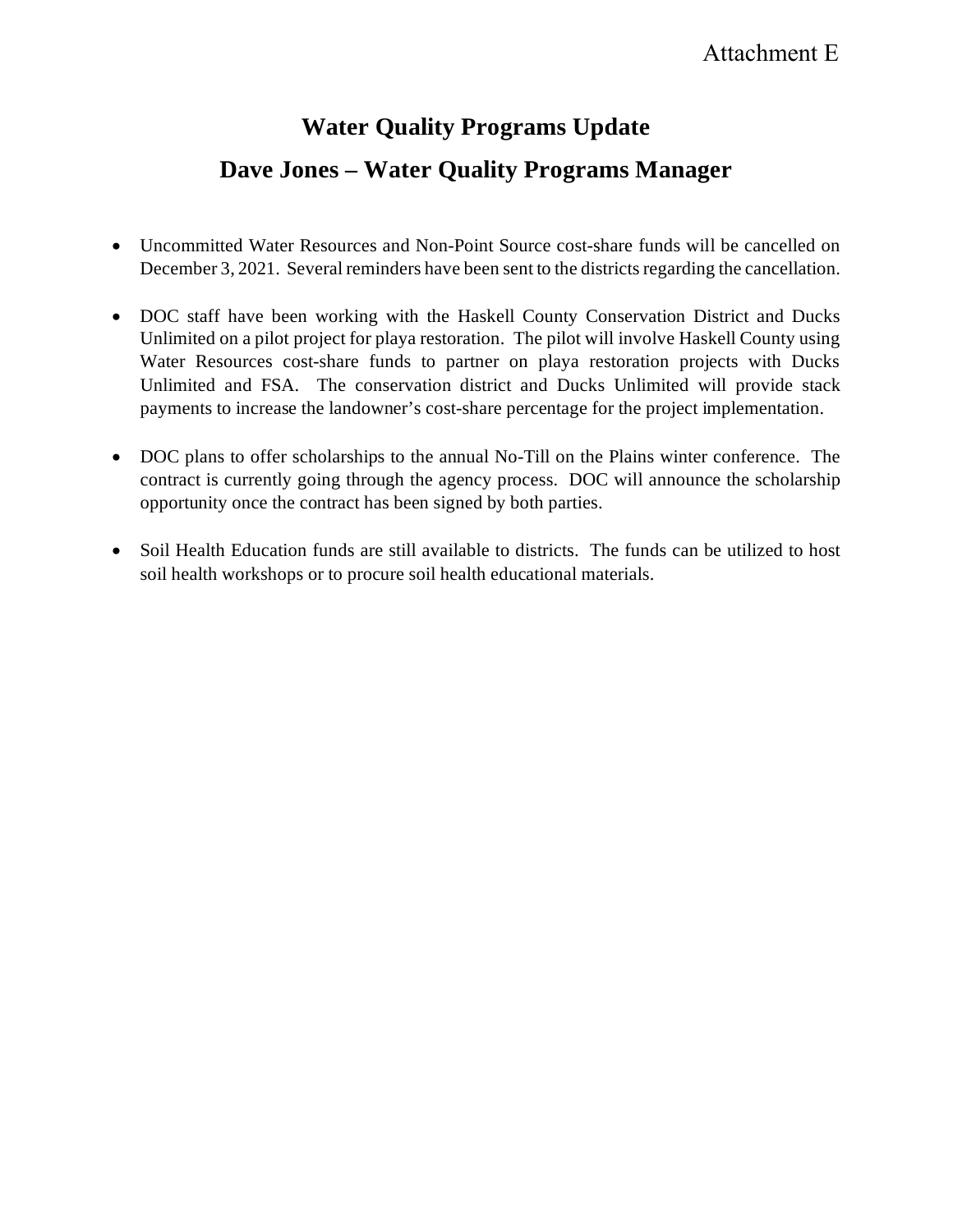# **Riparian & Wetlands Program Update Kristin Kloft**

- Attended the Ducks Unlimited Private Lands meeting in Great Bend, Governor's Water Conference and am serving on the planning committee for this year's Playa Lake Workshop.
- Held pre-construction meetings for Delaware streambank sites D13 and D15, Little Blue River streambank sites 17, 18 and 30, Cottonwood streambank sites C112 and C130.
- Assisted with mussel survey on Cottonwood streambank site C130.
- Practiced streambank surveying both cross-sectional and longitudinal profile prior to attending the Rosgen course, also visited a couple of small stream sites needing repairs.
- We're moving forward on a small streambank site within the Delaware drainage. We surveyed the site and will be working on the project design while Glacial Hills RC&D is working on the landowner agreement and applying for the necessary permits after the design is completed.
- Had new tires and tarp installed on the stream trailer.
- Attended Rosgen's Applied Fluvial Geomorphology Level 1 course in Fayetteville, Arkansas.
- Working on scheduling the next Inter-Agency Streamteam meeting in December to discuss putting two large Cottonwood streambank projects out for bid this winter.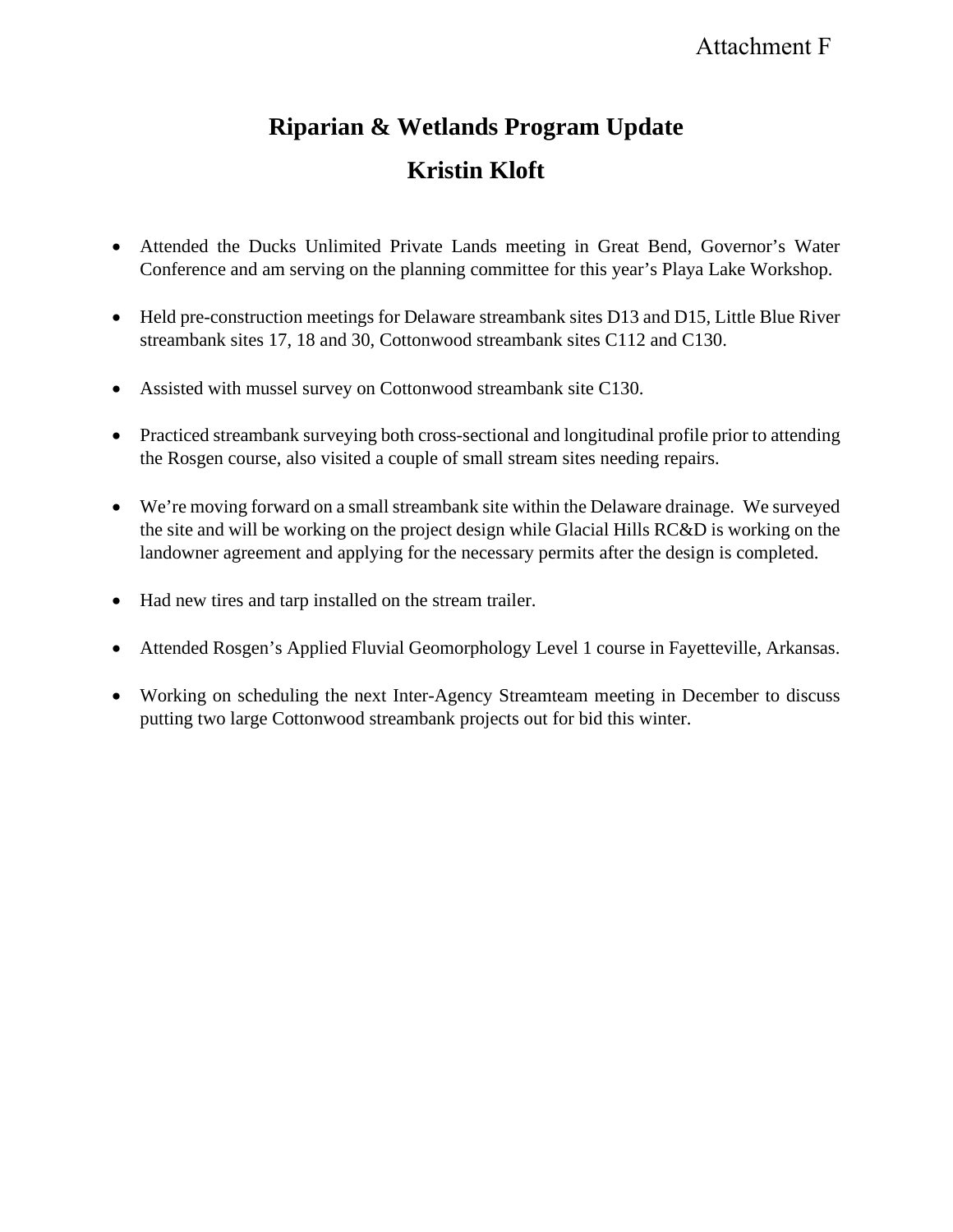# Attachment G

# **Watershed Districts**

## **Hakim Saadi, P.E.**

### **November 21, 2021**

## **A. Watershed Dam Construction Program (cost-share assistance)**

| <b>Watershed District</b> | <b>Site</b>      | <b>RAC</b> | <b>Cost-share</b> |                 |                  | <b>Total Cost</b> |
|---------------------------|------------------|------------|-------------------|-----------------|------------------|-------------------|
|                           |                  |            | <b>Requested</b>  | <b>Approved</b> | <b>App Cumul</b> | <b>Estimate</b>   |
| Wet Walnut WJD 58 (*)     | 153              | <b>GB</b>  | \$47,406.52       | \$47,406.52     | \$47,406.52      | \$106,000.00      |
| Walnut-West WD 72         | DD <sub>3</sub>  | EW         | \$120,000.00      | \$120,000.00    | \$167,406.52     | \$190,000.00      |
| Lakin WD 49               | FRD4             | UA         | \$13,354.00       | \$13,354.00     | \$180,760.52     | \$18,694.00       |
| Lakin WD 49               | FRD <sub>2</sub> | <b>UA</b>  | \$26,745.00       | \$26,745.00     | \$207,505.52     | \$36,793.00       |
| Pawnee WJD 81             | $1 - 17$         | GB         | \$120,000.00      | \$120,000.00    | \$327,505.52     | \$212,885.00      |
| Rock C WJD 84             | 204              | NO.        | \$98,166.53       | \$98,166.53     | \$425,672.05     | \$143,589.00      |
| Switzler Creek WD 63      | 5                | <b>MC</b>  | \$120,000.00      | \$120,000.00    | \$545,672.05     | \$226,500.00      |
| Delaware WJD 10           | $C-58$           | <b>KS</b>  | \$72,000.00       | \$72,000.00     | \$617,672.05     | \$110,000.00      |
| Delaware WJD 10           | $A-99$           | <b>KS</b>  | \$76,000.00       | \$48,000.00     | \$665,672.05     | \$115,000.00      |
| LDM WJD 5 $(**)$          | 66               | <b>KS</b>  | \$65,639.70       | \$22,612.65     | \$688,284.70     | \$103,148.00      |

| (*) Partially Funded in 2021:     | \$17,393.48 | \$759,311.75 | \$688,284.70 | \$1,262,609.00 |
|-----------------------------------|-------------|--------------|--------------|----------------|
| $\mid$ (**) To be Supplemented in |             |              |              |                |
| 2023:                             | \$43,027.05 |              |              |                |

## **B. O&M Inspections**

- **The Watershed Partnership (DOC, DWR, NRCS and SAKW) conducted three O&M Workshops (Oct 12, in Topeka, Oct 13 in Abilene and Oct 14 in LaCrosse}.**
- **State Funded Dams at 22%, NRCS at 43%, as of Nov 15, 2021**
- **All due on or before Dec 31.**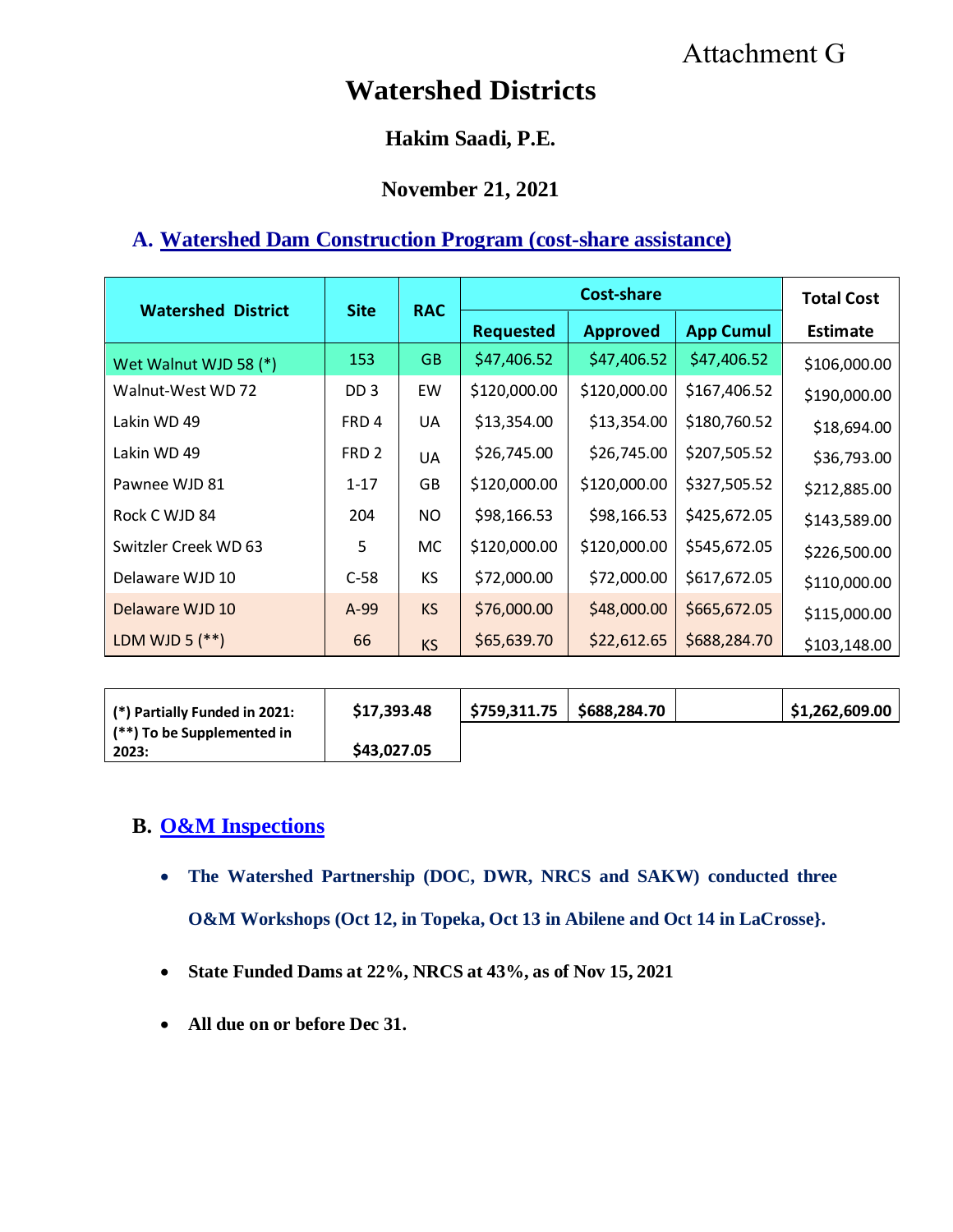# **Administrative Manager/Water Conservation Programs Manager Update**

## **Steve Frost**

Current activities and major tasks ahead for the October – December quarter:

- A fall WTAP enrollment period is currently open in Wichita and Greeley counties until November 15. To date, one application has been received and at least one more is expected before the closing date. \$250,000 is currently available for WTAP irrigation water right retirements from DOC in the Groundwater Recharge and Sustainability Project (GRASP) RCPP partnership effort on water conservation and playa restorations. The WTAP program statutory authorization sunsets on June 30, 2022 and will need to be revisited in the next legislative session if there is an agency / stakeholder desire to continue with the project.
- The revised and updated Upper Arkansas River CREP MOA was officially signed by FSA on August 9, 2021 with an October 1 effective date. Under the new MOA terms, the state incentive payments will increase very significantly and a new conservation practice, CP-43 Prairie Strips, will be available for landowners agreeing to voluntarily retire their irrigation water rights and maintain a 15-year CRP conservation cover on enrolled land. DOC proposed alternative irrigated rental rates to FSA on October 8 which are still under consideration. The refreshed rollout effort has been paused pending the final rental rate determination.
- The federal fiscal year closing on September 30 necessitates significant grant reporting activities by October 31 for the 40 TA partnership positions with conservation districts that are contracted under DOC's five major employment funding projects. During this period, DOC's formal agreement with KACD for support of seven conservation technicians was closed after grant funding form NACD was rerouted directly to the conservation districts. DOC is still providing local match funding to each conservation districts to continue support for those seven positions.
- As part of the FY2023 budget preparation process, DOC met with KDA agency leaders to review and propose revised metrics for performance reporting. DOC's goal is to gradually amend the current categories and metrics to more accurately reflect and align with State Water Plan funding categories and objectives. This effort will help everyone better understand how DOC's implementation of dollars and results are consistent with our program funding requests.
- Continuing program / personnel duties and administrative / fiscal operations as usual.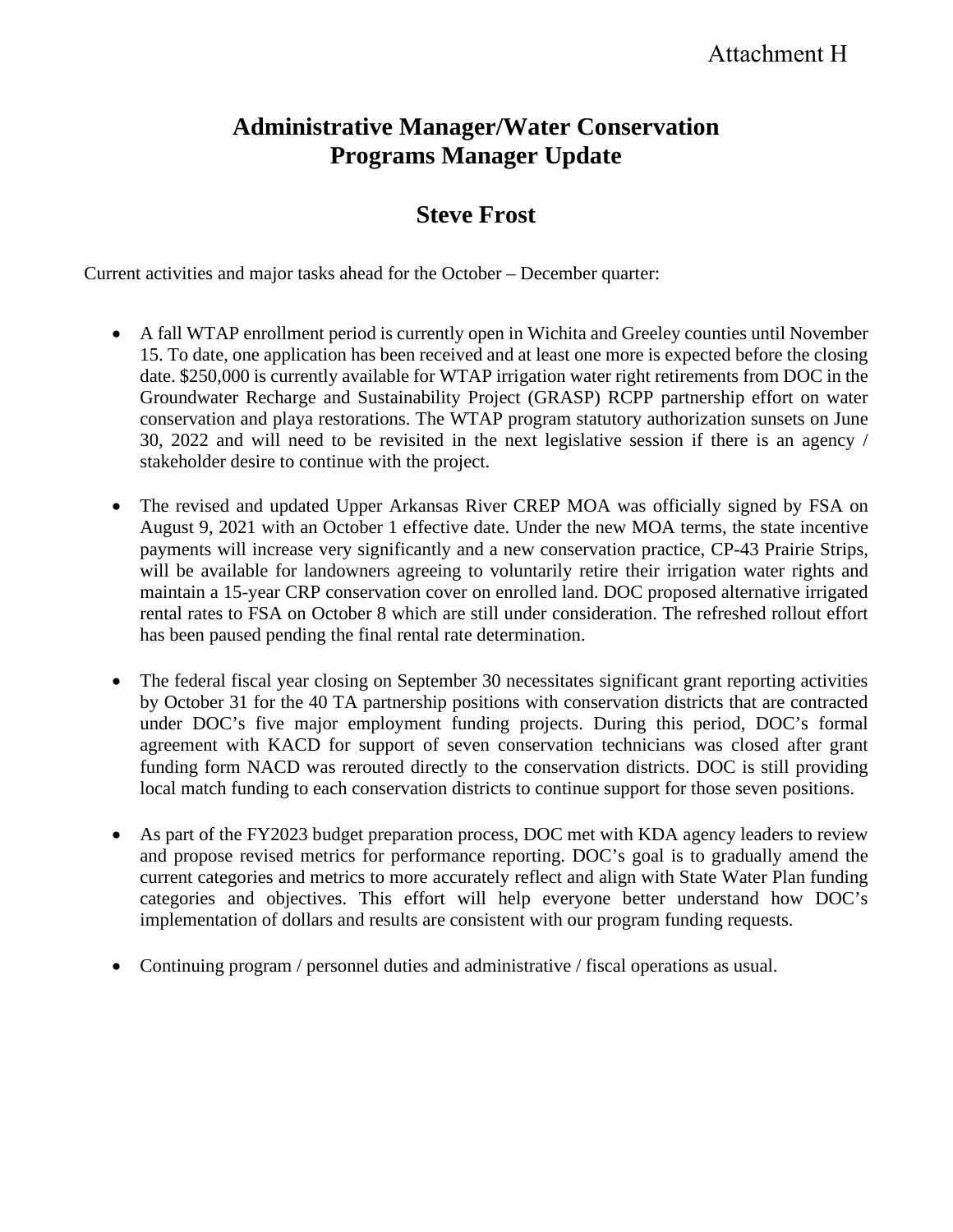# **Conservation District Program Coordinator Update**

# **Marsha Setzkorn-Meyer**

• Received training from Dave and Cathy to learn how DOC is currently training new district managers. This included being a part of TEAMS meeting calls with new district managers.

• Working with Steve Frost to update the Conservation District Handbook

• SCC Luncheon preparation – Creating PowerPoints, agenda, script, etc. for the SCC luncheon at the KACD Convention.

• District Manager update since 09/01/2021

### **New District Managers**

| Area | County   | <b>Name</b>        | <b>Start Date</b> |
|------|----------|--------------------|-------------------|
| -3   | Mitchell | Amanda Johnson     | 09/20/2021        |
|      | Ford     | Josey Kowalke      | 10/06/2021        |
| -3   | Republic | Brenda S. Mikesell | 11/02/2021        |

### **District Managers**

| Area          | <b>County</b> | <b>Name</b>     | <b>End Date</b> |          |
|---------------|---------------|-----------------|-----------------|----------|
| 3             | Republic      | Morgan Barnhart | 09/24/2021      | Resigned |
| 5.            | Linn          | Karen Tuggle    | 09/30/2021      | Retired  |
| $\mathcal{D}$ | Grant         | Kerrie Meredith | 10/12/2021      | Resigned |
|               | Ford          | Josey Kowalke   | 11/17/2021      | Resigned |
| $\mathcal{D}$ | Scott         | Breva Winderlin | 12/08/2021      | Resigned |

### **Current Vacancies**

| Area                  | County         |
|-----------------------|----------------|
| $\mathcal{D}_{\cdot}$ | <b>Stanton</b> |
| L                     | Rawlins        |
| $\mathcal{D}_{\cdot}$ | Grant          |
| $\mathcal{D}_{\cdot}$ | Ford           |
| っ                     | Scott          |